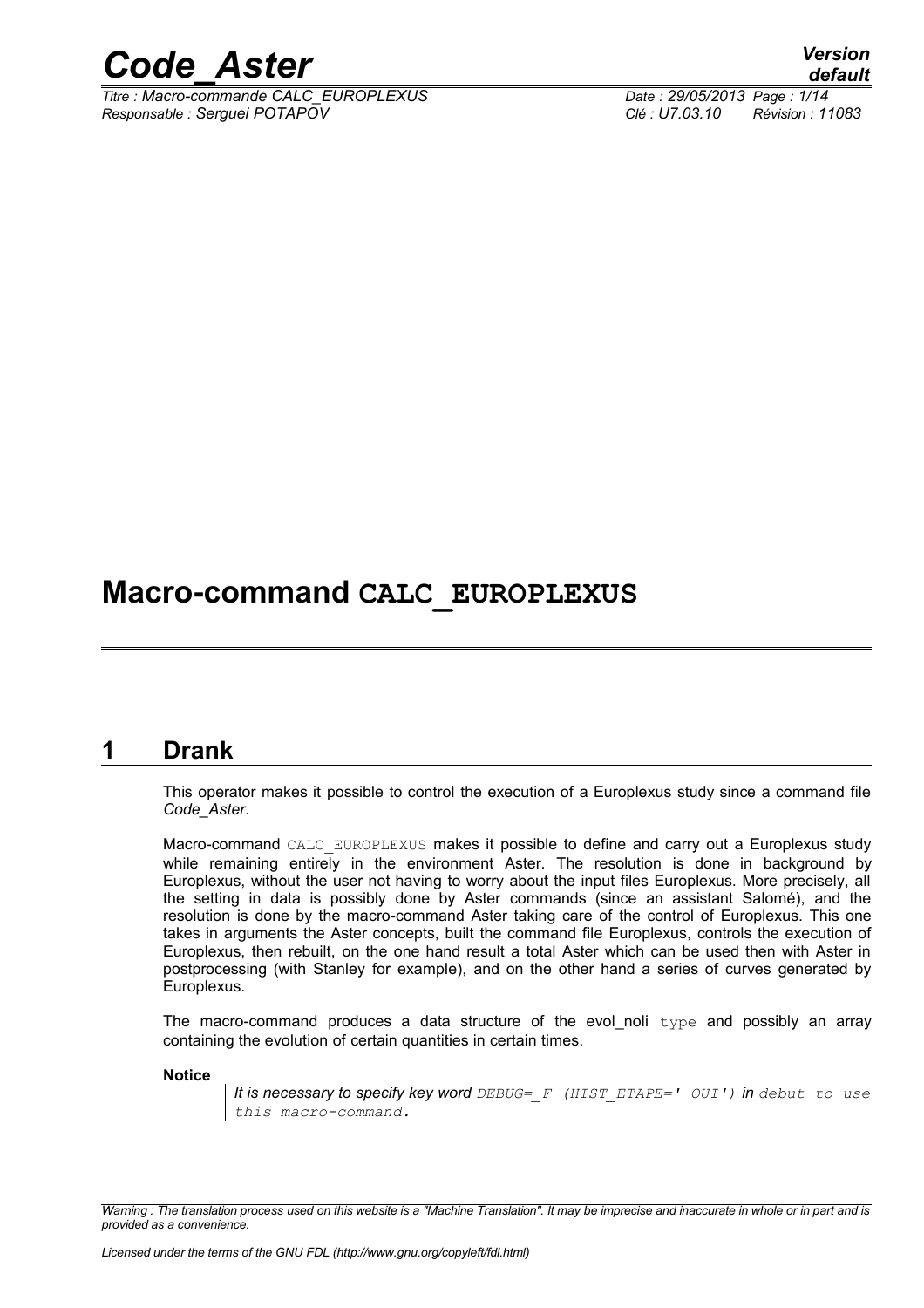*Titre : Macro-commande CALC\_EUROPLEXUS Date : 29/05/2013 Page : 2/14 Responsable : Serguei POTAPOV Clé : U7.03.10 Révision : 11083*

## *default*

### **2 Syntax**

evol = CALC\_EUROPLEXUS ( ♦/MODELE=mo , [model] CARA ELEM=carac , the contract of the caracteristic set of  $\sim$  [cara elem] CHAM\_MATER=chmat , the set of  $\sim$  , and  $\sim$  [cham\_mater]  $/ETAT$  INIT = F (  $\bigstar$ RESULTAT= evolno [evol noli] ◊CONTRAINTE= / "NON" [DEFAULT] " OUI' [TXM]  $#$  so FORCED = "NON":<br>  $\Diamond$  NITER=  $/1$  [DEFAULT]  $\begin{array}{cc} \sqrt{n} \text{iter} \\ \sqrt{2} \text{OUT} \end{array}$  [I] ◊EQUILIBRE= / "OUI' [DEFAULT] " NON" [TXM] ),  $\triangle$ COMP INCR = F ( ♦RELATION= "ELAS" [DEFAULT]  $=$  "GLRC DAMAGE" [TMX]  $\bullet$ GROUP MA=  $\qquad \qquad$  1 grma [l\_gr\_GROUP\_MA] ◊LOGICIEL = / "/home/europlex/EPXD/bin/europlexus" [DEFAULT] /chemin , [TXM] ◊LANCEMENT= / "OUI' [DEFAULT] " NON" [TXM]  $\Diamond$ FONC PARASOL = F ( |  $\bullet$ NFKT= nfkt [fonction sdaster] ♦NFKR= nfkr [fonction\_sdaster] |  $\bullet$ NFAT= nfat [fonction\_sdaster] ◆NFAR= nfar [fonction\_sdaster]<br>
0GROUP MA= gma (1 gr GROUP MA) gma  $[1 \text{ gr}$  GROUP MA] ),  $\blacklozenge$ EXCIT= F ( ♦CHARGE=cho , [char\_meca] ♦FONC\_MULT=fi , [function/formula] ),  $\begin{array}{ccc}\n\lozenge$ DIME= $\frac{\mathbf{F}}{\lozenge}$  (INTTE DIME=i UNITE DIME=i , [I]  $Q4GS=q4gs$  , [I] FORCE=force , [I] PT6L=pt61 , [I] | ZONE=zone , [I] POUT=pout , [I] | ECRO=ecro [I] | APPU=appu , [I] | BLOQ=bloq , [I] PRESS=press , [I] PMAT=pmat , [I] DKT3=dkt3 , [I]

*Warning : The translation process used on this website is a "Machine Translation". It may be imprecise and inaccurate in whole or in part and is provided as a convenience.*

*Licensed under the terms of the GNU FDL (http://www.gnu.org/copyleft/fdl.html)*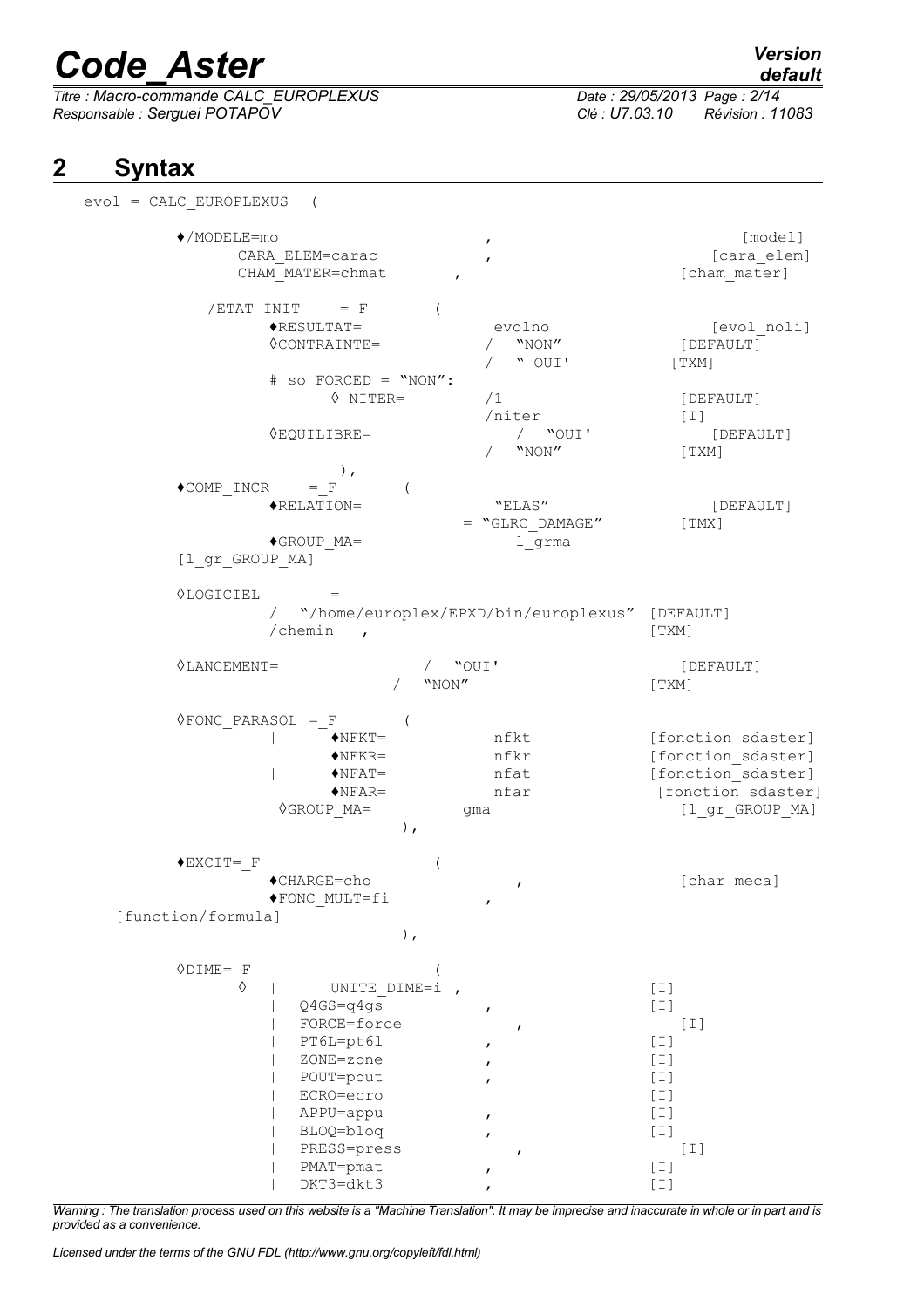| <b>Code Aster</b>                                                                                                                                                                                                                             | <b>Version</b><br>default                                                                                                                  |
|-----------------------------------------------------------------------------------------------------------------------------------------------------------------------------------------------------------------------------------------------|--------------------------------------------------------------------------------------------------------------------------------------------|
| Titre : Macro-commande CALC EUROPLEXUS                                                                                                                                                                                                        | Date: 29/05/2013 Page: 3/14                                                                                                                |
| Responsable : Serguei POTAPOV<br>DEPL=depl<br>$\pmb{r}$<br>FNOM=fnom<br>$\mathbf{r}$<br>TABLE=table<br>$\pmb{r}$<br>FTAB=ftable<br>$\boldsymbol{r}$<br>MTTI=mtti<br>$\pmb{r}$<br>NEPE=nepe<br>$\pmb{r}$<br>LIAI=liai<br>$\mathbf{r}$<br>$)$ , | Clé : U7.03.10 Révision : 11083<br>$[1]$<br>$[1]$<br>$[\;]$<br>$[1]$<br>$[1]$<br>$[1]$<br>$[1]$                                            |
| $\triangle$ CALCUL= F                                                                                                                                                                                                                         |                                                                                                                                            |
| $\blacklozenge$ /TYPE DISCRETIZATION=' AUTO',<br>$\text{CSTAB} = / 0.3$                                                                                                                                                                       | [DEFAULT]<br>[DEFAULT]<br>$\mathbf{r}$<br>$/cstab$ ,<br>[R]                                                                                |
| /TYPE DISCRETISATION<br>$\blacklozenge$ PASFIX=pasfix<br>◆INST INIT=tini<br>$\pmb{r}$<br>$\blacklozenge\texttt{INST}$ FIN=tfin<br>$\mathbf{r}$<br>$\Diamond$ NMAX=nmax<br>$\mathbf{r}$<br>$\,$ ,                                              | $=$ 'UTIL',<br>[ TXM ]<br>[R]<br>$\mathbf{r}$<br>[R]<br>[R]<br>[R]                                                                         |
| <b>OOBSERVATION</b><br>$=$ $F$<br>$\blacklozenge \texttt{SUIVI} \texttt{\_DDL=}/$<br>"NON"                                                                                                                                                    | "OUI'<br>[DEFAULT]                                                                                                                         |
| $\Diamond$ NOM CHAM=/<br>$\sqrt{2}$<br>$\sqrt{2}$                                                                                                                                                                                             | "DEPL"<br>[DEFAULT]<br>"QUICKLY"<br>[ TXM ]<br>/ "ACCE"<br>[TXM]<br>"SIEF ELGA"<br>[TXM]<br>$"EPSI_ELGA"$<br>[TXM]<br>"VARI ELGA"<br>[TXM] |
| ◆/PAS INST=pas inst                                                                                                                                                                                                                           | [R]<br>$[1]$                                                                                                                               |
| ◊/GROUP NO=grno<br>/TOUT_GROUP_NO                                                                                                                                                                                                             | [1 gr noeud]<br>$=$ ' OUI'<br>[ TXM ]                                                                                                      |
| ◊/GROUP MA=grma<br>/TOUT GROUP MA                                                                                                                                                                                                             | $[1$ <sub>_</sub> gr_GROUP_MA]<br>' OUI'<br>[TXM]<br>$=$                                                                                   |
| $)$ ,                                                                                                                                                                                                                                         |                                                                                                                                            |
| $*$ ARCHIVAGE= F<br>◆/PAS INST=pinst<br>/PAS NBRE<br>$=$ pnbre                                                                                                                                                                                | [R]<br>$[1]$                                                                                                                               |
| $\bullet$ CONT GENER=/<br>"OUI'<br>/<br>"NON"<br>$\mathcal{E}$                                                                                                                                                                                | [DEFAULT]<br>[TXM]                                                                                                                         |
| <b>OCOURBE= F</b><br><b>OUNITE_ALIT=ualit</b><br><b>◊NOM CHAM=ncham</b><br>ONOM CMP=ncmp<br>$\Diamond$ /GROUP_NO=noeud<br>/GROUP MA<br>=grma<br><b>ONUM GAUSS=</b><br>N<br>◆/PAS INST COURBE=picourbe                                         | $[1]$<br>[TXM]<br>[TXM]<br>$[1$ <sup>or_noeud]</sup><br>$[1_{gr\_maille}]$<br>$[1]$<br>[R]                                                 |

*Warning : The translation process used on this website is a "Machine Translation". It may be imprecise and inaccurate in whole or in part and is provided as a convenience.*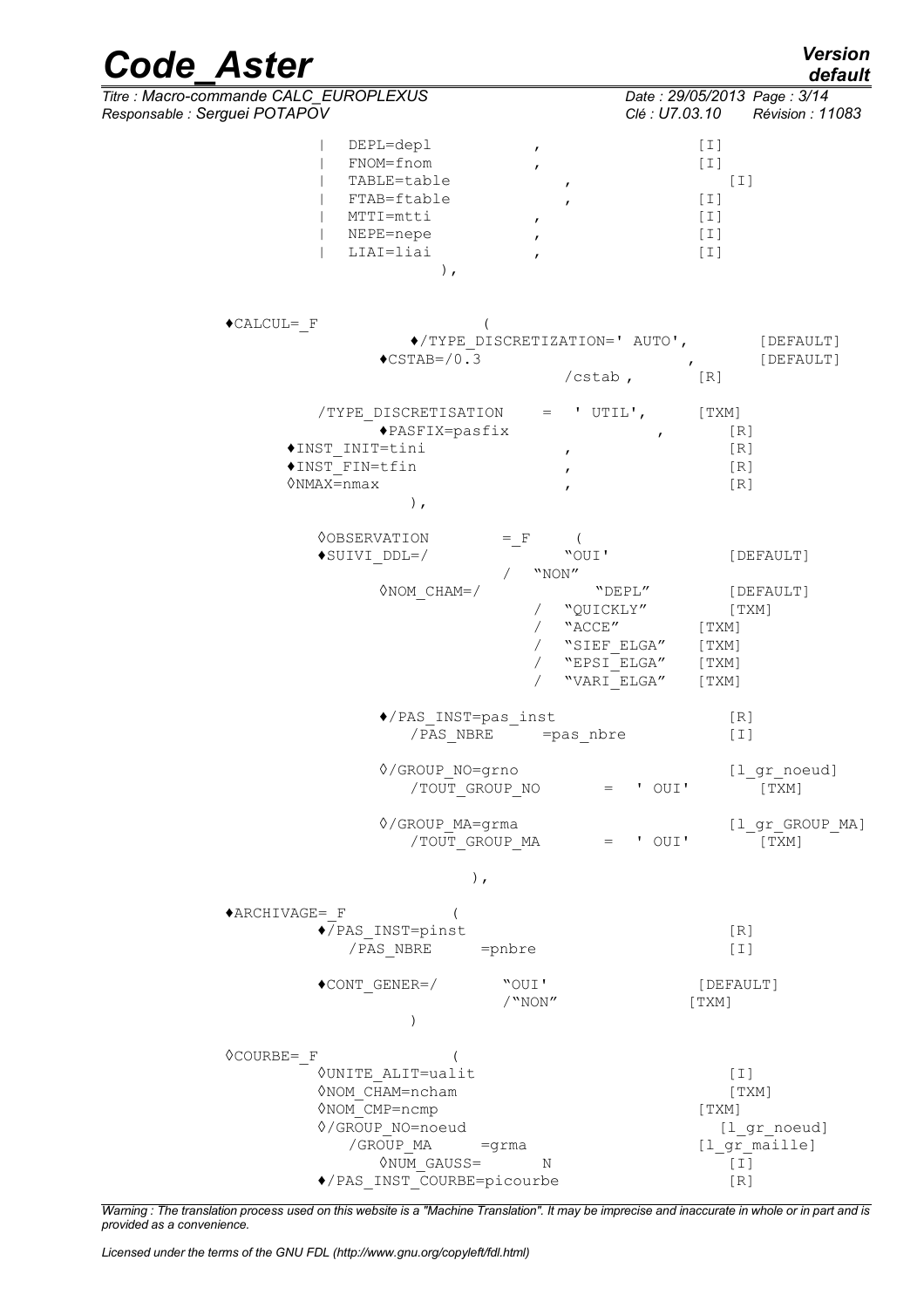*default*

| Titre : Macro-commande CALC EUROPLEXUS<br>Responsable : Serguei POTAPOV                                                                             | Date: 29/05/2013 Page: 4/14<br>Clé : U7.03.10 Révision : 11083      |
|-----------------------------------------------------------------------------------------------------------------------------------------------------|---------------------------------------------------------------------|
| /PAS NBRE COURBE<br>◊TABLE COURBE=CO<br>("array")<br>$\lambda$ ,                                                                                    | $=$ pncourbe<br>$\lceil 1 \rceil$<br>$[tab1 *]$                     |
| $\Diamond$ DOMAINES= F<br>◊GROUP MA=dom gma<br>◊ IDENTIFIANT=dom id<br>♦<br>INTERFACES= F                                                           | [1 gr maille]<br>$[1]$                                              |
| ◊GROUP MA 1=int gma1<br>◊GROUP MA 2=int gma2<br>0TOLE=tole<br>VIDENT DOMAINE 1=int dom1<br><b><i><u>OIDENT DOMAINE</u></i></b> 2=int dom2<br>$\,$ , | [1 gr maille]<br>[l gr maille]<br>$\lceil R \rceil$<br>$[1]$<br>[1] |
| $0$ INFO= $/1$<br>/2                                                                                                                                | [DEFAULT]<br>$[1]$                                                  |

*Warning : The translation process used on this website is a "Machine Translation". It may be imprecise and inaccurate in whole or in part and is provided as a convenience.*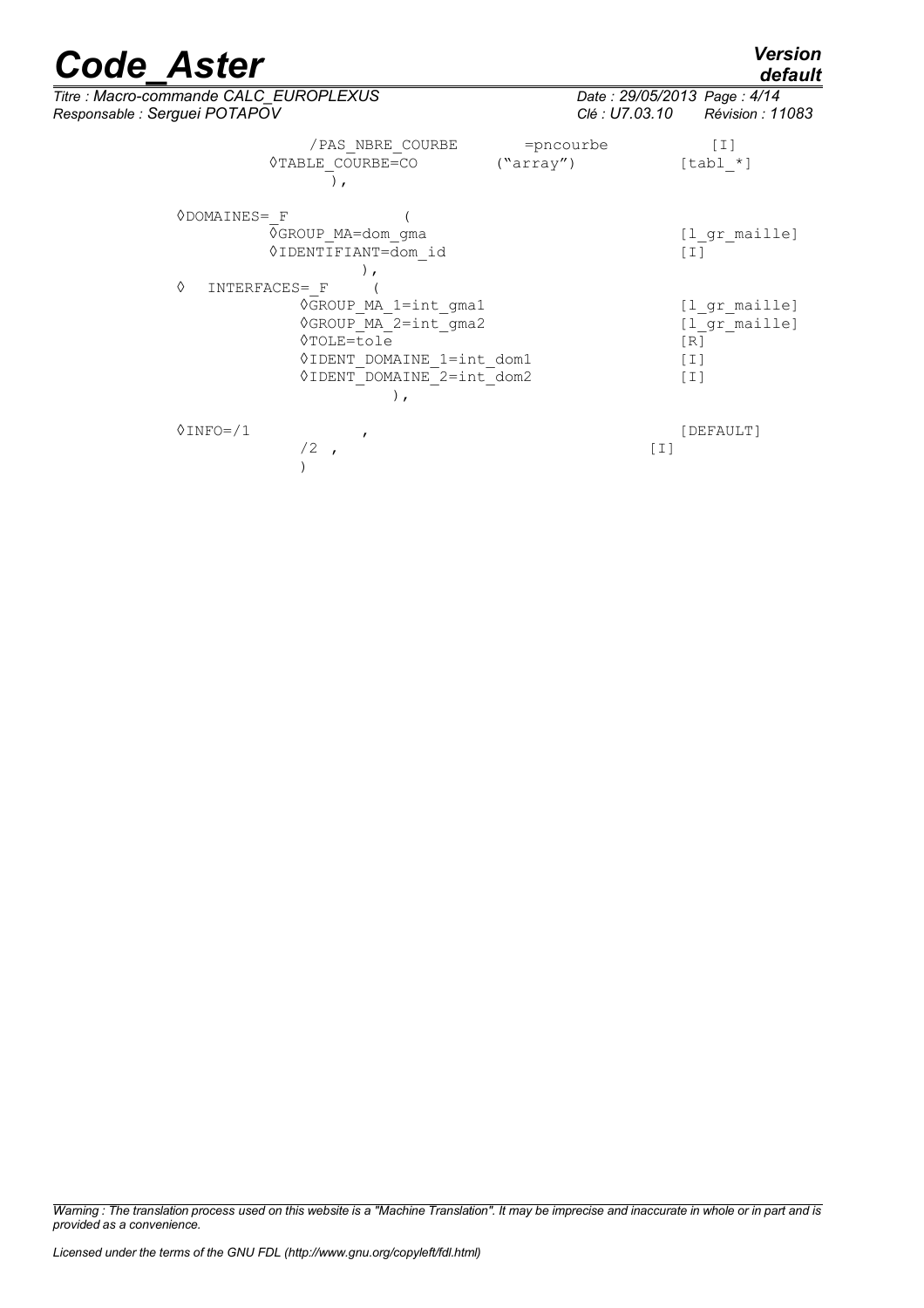*Titre : Macro-commande CALC\_EUROPLEXUS Date : 29/05/2013 Page : 5/14 Responsable : Serguei POTAPOV Clé : U7.03.10 Révision : 11083*

## **3 Operands**

#### **3.1 Operand MODELS/CHAM\_MATER/CARA\_ELEM**

| ٠ | /MODELE    | $=$ | $_{\text{Mo}}$ |
|---|------------|-----|----------------|
|   | CARA ELEM  | $=$ | carac,         |
|   | CHAM MATER | $=$ | chmat,         |

These key words make it possible to inform:

- the name of the (mo) model whose elements are the object of mechanical computation. Only mechanical computations are authorized, and for modelizations Q4GG, BAR (section GENERALE in AFFE CARA ELEM), POU D E (section rectangular in AFFE CARA ELEM ) and DIS\_TR (relates to just the characteristics M\_T\_D\_N defined in AFFE\_CARA\_ELEM
- the name of the material field  $($  chmat) affected on the mesh. Attention, all meshes of the model must be associated with a material (if not fatal error with not very explicit message). For the moment, only the elastic characteristics are taken into account.
- the name of the characteristics (carac) of the shell elements, beam, pipe, bar, cable, and discrete elements affected on the model Mo.

#### **3.2 Key word ETAT\_INIT**

 $\blacklozenge$  /ETAT INIT = F (  $\triangle$  RESULTAT = resu. ◊CONTRAINTE ◊ NITER ◊ EQUILIBRE

This key word makes it possible Europlexus to begin computation from an initial state resulting from a result concept of Code Aster. The fields provided to Europlexus are those corresponding to the last moment of computation of the result concept given.

**Note:** One recovers the model, the material field and the characteristic elementary of the result concept.

#### **3.2.1 Operand RESULTAT**

**RESULTAT** 

Result concept providing the mesh and the fields of displacements and stresses which will be used as initial state in Europlexus.

#### **3.2.2 FORCED operand**

◊ FORCED

So FORCED =  $'$  OUI', stress field SIEF ELGA is part of the initial state, if not only the field of displacement is given, the initial stresses are then calculated starting from displacements by Europlexus.

Only the modelizations BARS and Q4GG are compatible with STRESS =  $'$  OUI'.

#### **3.2.3 So FORCED**

operand  $NITER = ' NON', this operand indicates to Europlexus in how much stages (time step) to$ recompute the stresses starting from displacement. During this computation initial displacement given

*Warning : The translation process used on this website is a "Machine Translation". It may be imprecise and inaccurate in whole or in part and is provided as a convenience.*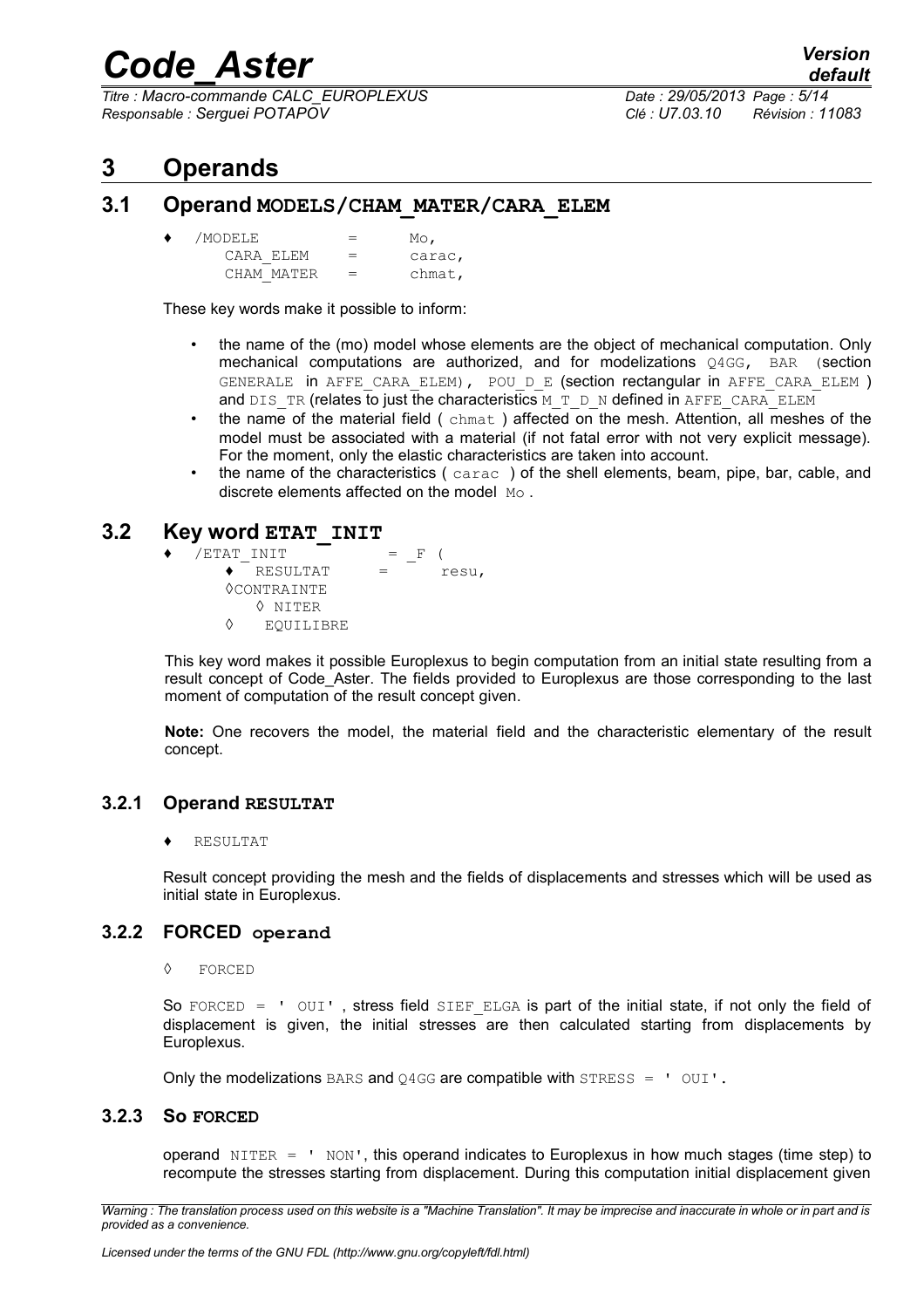*Titre : Macro-commande CALC\_EUROPLEXUS Date : 29/05/2013 Page : 6/14 Responsable : Serguei POTAPOV Clé : U7.03.10 Révision : 11083*

is regarded as an imposed displacement. At the stage  $i=1,\ldots,n$  *iter*, imposed displacement is multiplied par. *i niter*

#### **3.2.4 Operand BALANCES**

#### ◊ EQUILIBRE

When result is transferred from a computer code to another, it often arrives that a state balanced in the first code is not it completely any more in the second. To avoid that, Europlexus has a functionality to balance perfectly an initial state by adding what it is necessary for the external forces. This functionality will be activated if EQUILIBRE=' OUI' (value by default) is given.

#### **3.3 Key word COMP\_INCR**

 $\triangle$ COMP INCR = F ( ♦RELATION= "ELAS" [DEFAULT]  $=$  "GLRC DAMAGE" [TMX]  $\bullet$  GROUP MA = l grma [l\_gr\_GROUP\_MA]

On the model of the operators such as STAT NON LINE and DYNA NON LINE , key word COMP\_INCR makes it possible to assign a behavior to the mesh groups modelled in computation.

The two only behaviors available are "ELAS" and "GLRC DAMAGE" . They are indicated by the key word RELATION .

#### **3.4 Key word LOGICIEL**

◊ LOGICIEL

Site of the Europlexus program. Allows to specify the path towards the script of Europlexus launching.

#### **3.5 Key word LANCEMENT**

#### ◊ LANCEMENT

Makes it possible to stop (LANCEMENT=' NON') after the generation of the data files of Europlexus (command file and mesh). All the Europlexus files are recoverable in a directory defined by REPE in mode result (R) in profile ASTK.

#### **3.6 Key word FONC\_PARASOL**

FONC PARASOL

This key word makes it possible to define the functions of stiffness, and damping, translation and rotation of the elastic supports defined in the key word factor RIGI PARASOL of the command AFFE\_CARA\_ELEM.

It is possible to combine at the same time a carpet of springs of soil with a carpet of dampers (standard dashpots). In this frame, one can mix descriptions: for example K\_TR\_D\_N to couple springs with 6 components, of which stiffness of rotation, with dampers of the type A  $T$  D N. In Europlexus, the damping coefficients in rotation are worth then implicitly 0.

Of course, homogeneous descriptions on the level of the degrees of freedom, type K\_TR\_D\_N with A TR D N or K T D N with A T D N are also authorized. In all the cases, the arguments which

*Warning : The translation process used on this website is a "Machine Translation". It may be imprecise and inaccurate in whole or in part and is provided as a convenience.*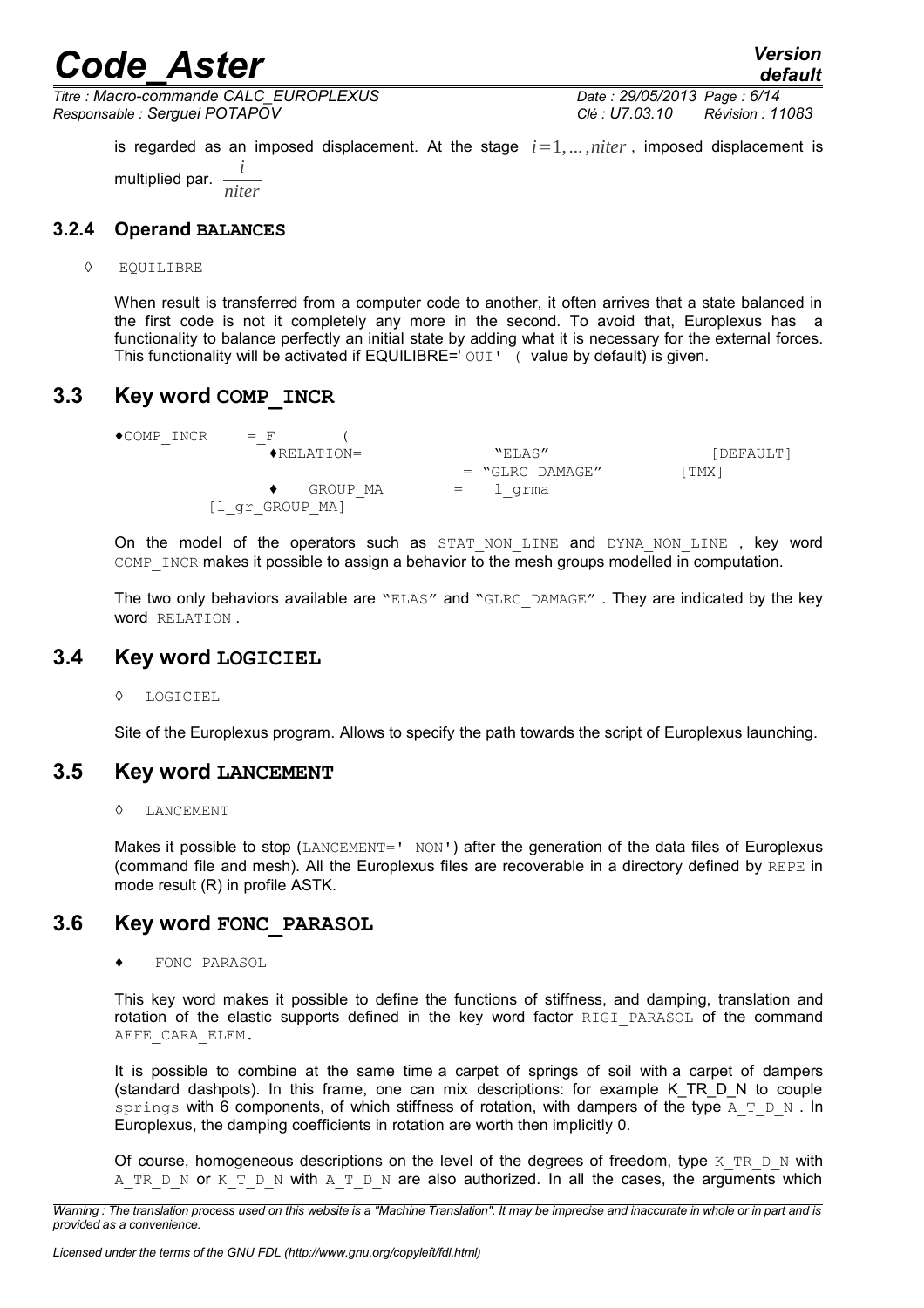*Titre : Macro-commande CALC\_EUROPLEXUS Date : 29/05/2013 Page : 7/14 Responsable : Serguei POTAPOV Clé : U7.03.10 Révision : 11083*

*default*

follow ( NFKT, NFKR, NFAT and NFAR) must be specified in coherence with the degrees of freedom of stiffness and damping.

#### **3.6.1 Operand NFKT**

♦ NFKT

Makes it possible to define the function of translation of the stiffness following the total axes.

#### **3.6.2 Operand NFKR**

♦ NFKR

Makes it possible to define the function of rotation of the stiffness following the total axes.

#### **3.6.3 Operand NFAT**

NFAT

Makes it possible to define the function of translation of following depreciation the total axes.

#### **3.6.4 Operand NFAR**

♦ NFAR

Makes it possible to define the function of rotation of following depreciation the total axes.

#### **3.6.5 Operand GROUP\_MA**

GOUPE MA

Makes it possible to inform the mesh groups about which the discrete ones are already affected (standard computation step parasol for them, on the other hand their stiffness is affected functions nfkt and nfkr as for the discrete ones calculated by methodology parasol).

#### **3.7 Key word EXCIT**

**EXCIT** 

This key word factor makes it possible to define a load for each occurrence. These loads result from operator AFFE\_CHAR\_MECA.

#### **3.7.1 Operand CHARGE**

CHARGE

the types of loads taken into account by CALC\_EUROPLEXUS are the following ones:

•DDL\_IMPO : although envisaged to declare displacements imposed, this key word is usable with CALC EUROPLEXUS only to define blockings (that is to say for the displacements imposed on zero),

• PRES REP : pressure on a shell, one must obligatorily associate with this kind of load with a multiplying coefficient (key word FONC\_MULT ),

•RELA\_CINE\_BP : kinematic relations resulting from macro-command DEFI\_CABLE\_BP, defines connections between degrees of freedom of concrete and cables.

#### **3.7.2 Operand FONC\_MULT**

*Warning : The translation process used on this website is a "Machine Translation". It may be imprecise and inaccurate in whole or in part and is provided as a convenience.*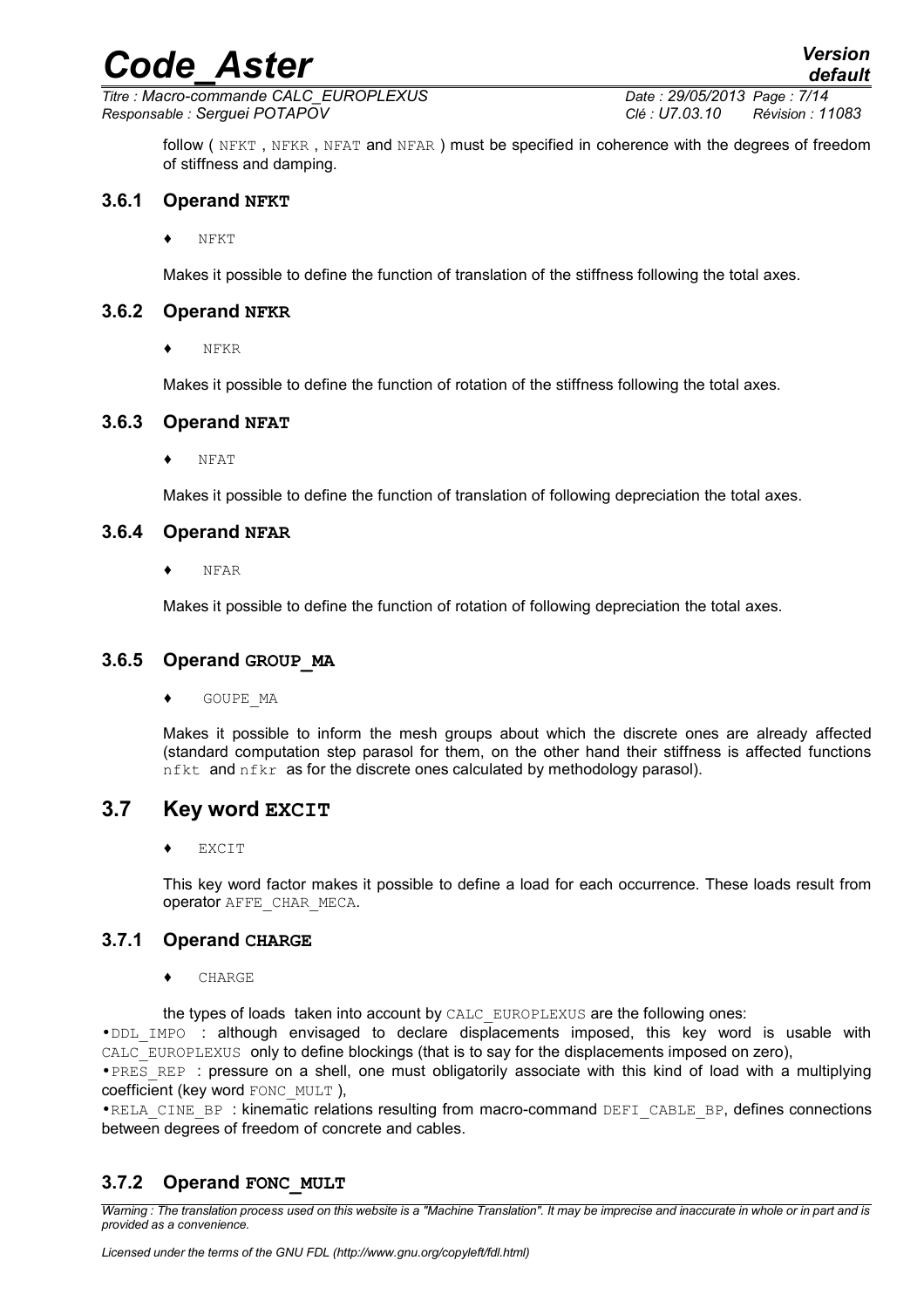*Titre : Macro-commande CALC\_EUROPLEXUS Date : 29/05/2013 Page : 8/14 Responsable : Serguei POTAPOV Clé : U7.03.10 Révision : 11083*

#### ◊ FONC\_MULT

multiplying Function of the time of the loading defined by the current occurrence of the key word factor EXCIT.

#### **3.8 Key word DIME**

◊ DIME

This key word factor is used to define a certain number of parameters of design of the Europlexus study. These parameters affect directly the size of tables FORTRAN used as starter in Europlexus. The values can be provided in a file to Europlexus syntax (see UNITE DIME) or be specified directly by simple key words under this key word DIME. So values are defined in the file and in key word DIME, then it is the value in the macro one which is used.

#### **3.8.1 Operand UNITE\_DIME**

◊ UNITE\_DIME

This key word indicates the logical unit of the file where some all (or) the parameters are defined. The parameters which miss will be directly defined using the key words quoted hereafter.

#### **3.8.2 Operand Q4GS**

◊ Q4GS

Informs the number of elements 04GS.

#### **3.8.3 Operand FORCE**

◊ FORCE

Informs the number of imposed forces.

#### **3.8.4 Operand PT6L**

◊ PT6L

Informs the number of elements PT6L (points with 6 d.o.f.).

#### **3.8.5 Operand ZONE**

◊ ZONE

Informs the number of geometrical zones of elements. Each zone can contain one type of element. If this operand is not indicated, Europlexus considers that there is only one geometrical zone.

#### **3.8.6 Operand POUT**

◊ POUT

Informs the number of elements POUT.

#### **3.8.7 Operand ECRO**

◊ ECRO

*Warning : The translation process used on this website is a "Machine Translation". It may be imprecise and inaccurate in whole or in part and is provided as a convenience.*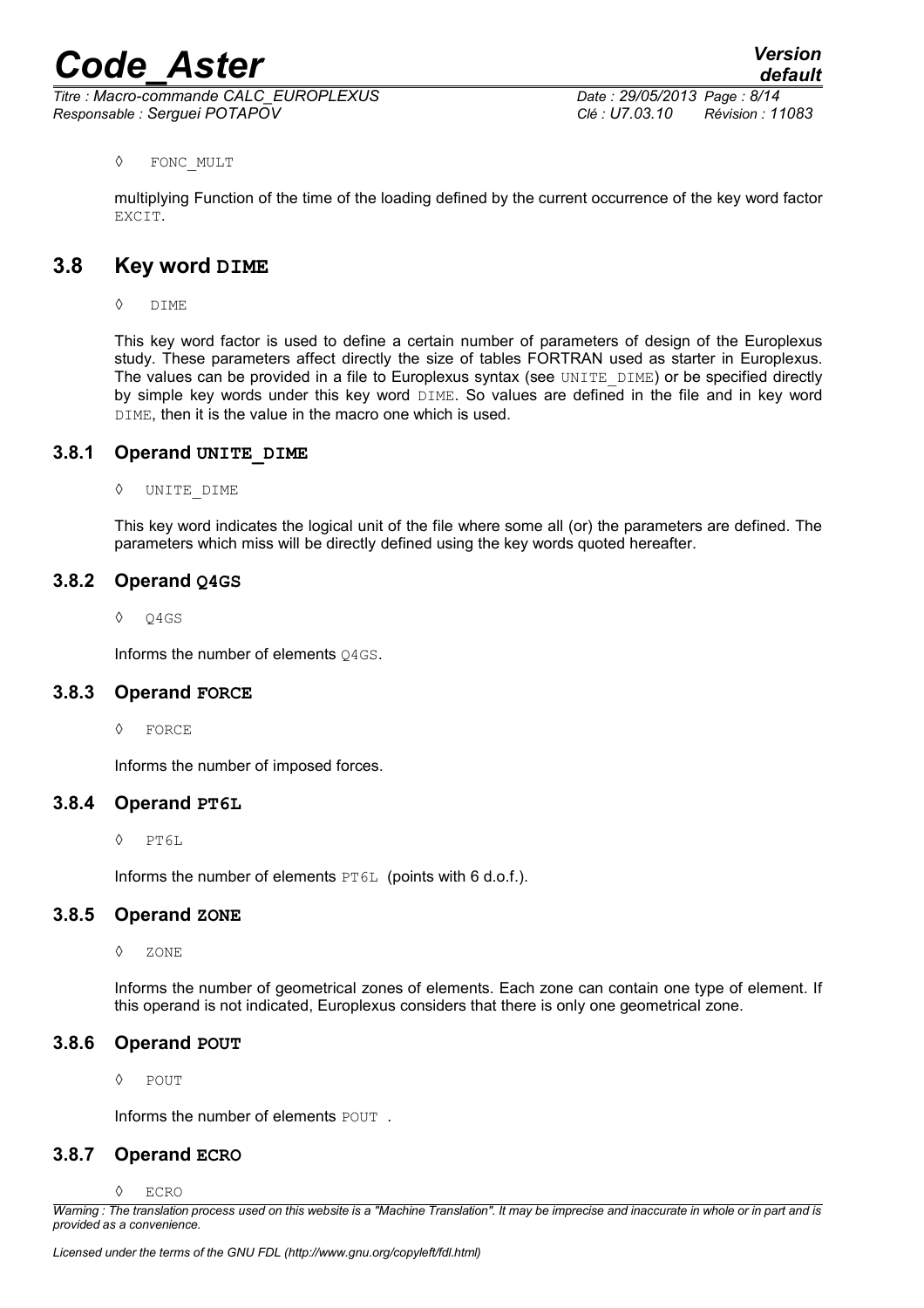*Titre : Macro-commande CALC\_EUROPLEXUS Date : 29/05/2013 Page : 9/14 Responsable : Serguei POTAPOV Clé : U7.03.10 Révision : 11083*

*default*

Informs the number of variables of hardening.

#### **3.8.8 Operand APPU**

◊ APPU

Informs the number of elements APPU.

#### **3.8.9 Operand BLOQ**

◊ BLOQ

Informs the number of blocked displacements.

#### **3.8.10 Operand PRESS**

◊ PRESS

Informs the number of imposed pressures.

#### **3.8.11 Operand PMAT**

◊ PMAT

Informs the number of elements PMAT.

#### **3.8.12 Operand DKT3**

◊ DKT3

Informs the number of elements DKT3.

#### **3.8.13 Operand DEPL**

◊ DEPL

Informs the number of imposed displacements.

#### **3.8.14 Operand FNOM**

◊ FNOM

Informs the number of functions.

#### **3.8.15 Operand COUNTS**

◊ ARRAY

Informs the number of arrays.

#### **3.8.16 Operand FTAB**

◊ FTAB

*Warning : The translation process used on this website is a "Machine Translation". It may be imprecise and inaccurate in whole or in part and is provided as a convenience.*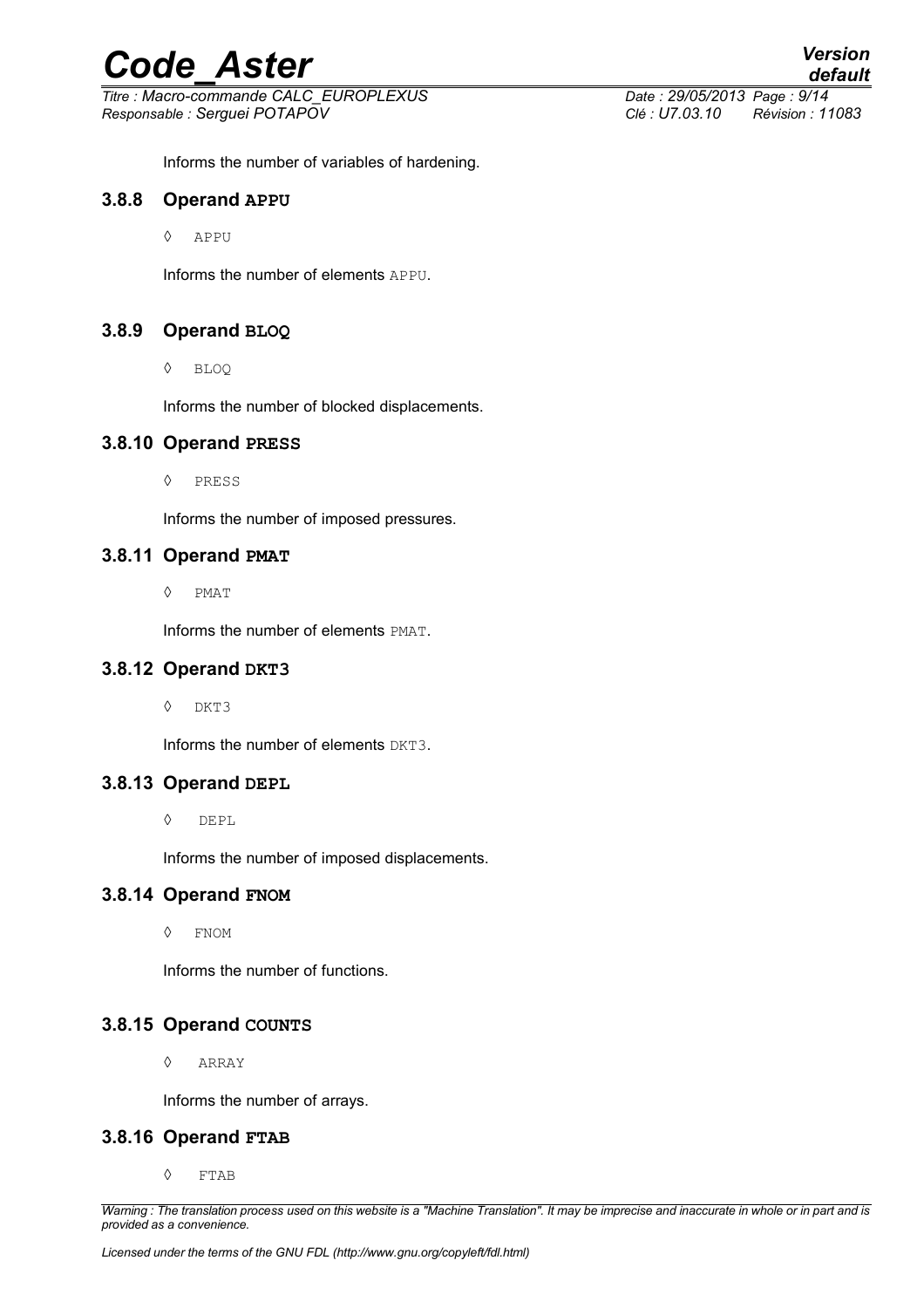*Titre : Macro-commande CALC\_EUROPLEXUS Date : 29/05/2013 Page : 10/14 Responsable : Serguei POTAPOV Clé : U7.03.10 Révision : 11083*

Informs the number of points per array.

#### **3.8.17 Operand MTTI**

◊ MTTI

Informs the maximum number of records as a display or storage.

#### **3.8.18 Operand NEPE**

#### ◊ NEPE

Cuts memory reserved for the vector NEPEDI which is built by Europlexus. By default, the code calculates this length automatically but it can be overloaded by a advanced user.

#### **3.8.19 Operand LIAI**

#### ◊ LIAI

Informs the number of coefficients in connections.

#### **3.9 Key word CALCUL**

♦ CALCUL

This key word factor makes it possible to choose the parameters of computation to be used.

#### **3.9.1 Operand TYPE\_DISCRETISATION**

#### ♦TYPE\_DISCRETIZATION :

Allows to choose between an automatic discretization in time ("AUTO", it is necessary then to specify CSTAB) and a discretization imposed by the user ("UTIL", it is then necessary to specify PASFIX). INST\_INI and INST\_FIN specify initial and final time computation.

#### **3.9.2 Operand CSTAB**

Coefficient safety taken during time step of stability estimated (i.e. critical) for each element. The value by default is of  $0.8$ .

#### **3.9.3 Operand PASFIX**

This parameter is a short cut making it possible to assign time step a fixed user. In conjunction of TYPE\_DISCRETISATION must be used = UTIL.

#### **3.9.4 Initial operand**

INST INI Urgent of computation. In the case of a computation of recovery, this parameter is ignored (it can however be left), because the new value of initial time is read in the file of recovery.

#### **3.9.5 Operand INST\_FIN**

Final moment of computation.

*Warning : The translation process used on this website is a "Machine Translation". It may be imprecise and inaccurate in whole or in part and is provided as a convenience.*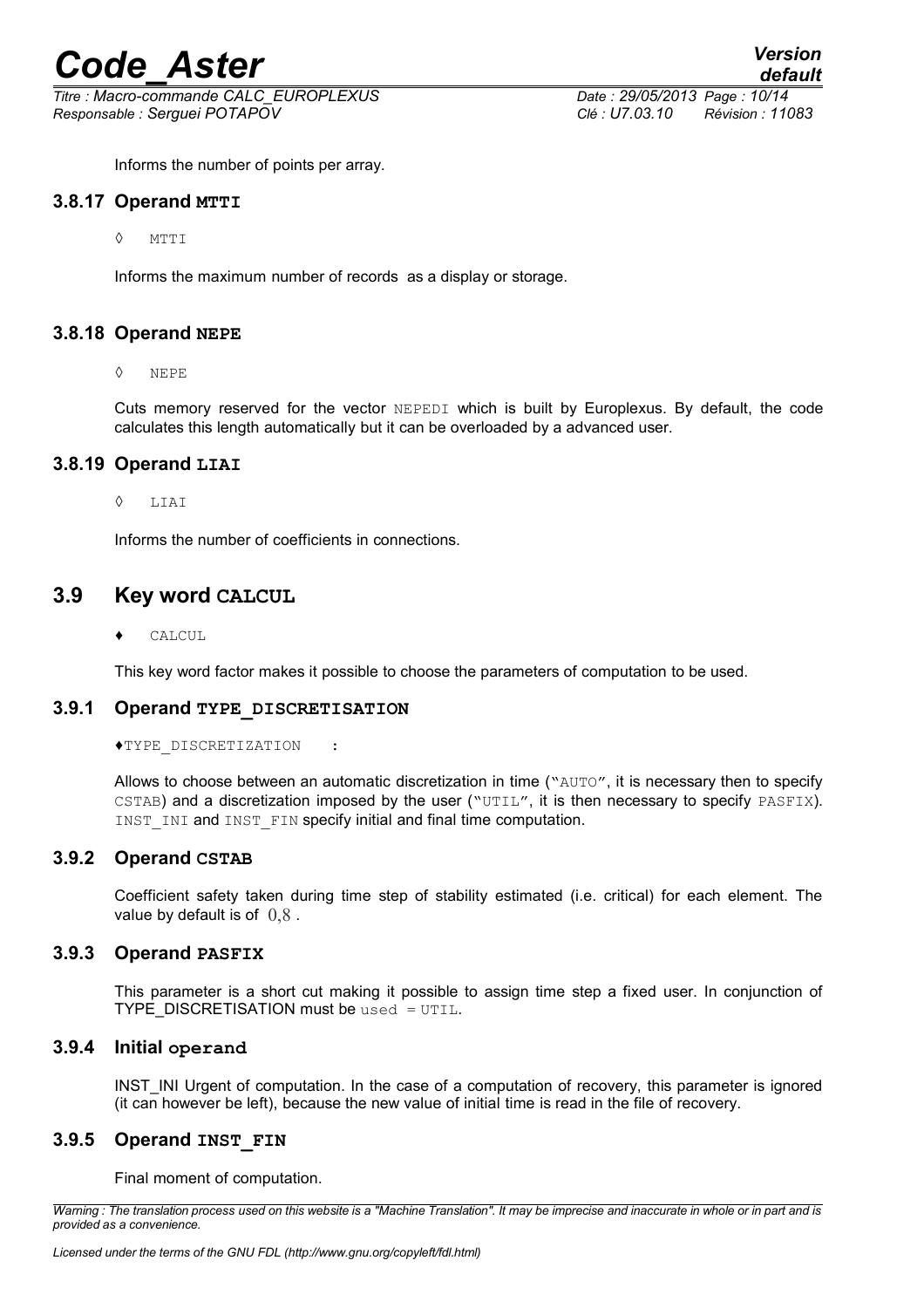*Titre : Macro-commande CALC\_EUROPLEXUS Date : 29/05/2013 Page : 11/14 Responsable : Serguei POTAPOV Clé : U7.03.10 Révision : 11083*

#### **3.9.6 Maximum operand**

NMAX Number of computation steps. The value not default is:  $1000000$ .

#### **3.10 Key word OBSERVATION**

Makes it possible to define the places and the urgent where one wants to follow the evolution of certain quantities. Rather useful for the layout of curve.

#### **3.10.1 Key word SUIVI\_DDL**

♦ SUIVI\_DDL

to activate or not the follow-up of computations through points of observation.

#### **3.10.1.1 Operand NOM\_CHAM**

◊ NOM\_CHAM

Informs the name of the fields to be written in the listing.

#### **3.10.1.2 Operand PAS\_INST/PAS\_NBRE**

◊/ PAS\_INST / PAS\_NBRE

Determines the list of times for which one wishes the display:

- by frequency defined by the time interval: PAS\_INST
- or, by number of time step: PAS\_NBRE

#### **3.10.1.3 Operand GROUP\_NO/TOUT\_GROUP\_NO**

- ◊ / GROUP\_NO
	- / TOUT\_GROUP\_NO

Determines the nodes for which one wishes to visualize information:

- A some nodes, through the list defined in a group:  $GROUP_NO$ <br>• For all the nodes groups of mesh:  $TOUT-GROUP_NO$
- For all the nodes groups of mesh: TOUT\_GROUP\_NO

#### **3.10.1.4 Operand GROUP\_MA/TOUT\_GROUP\_MA**

```
◊/ GROUP_MA
```
/ TOUT\_GROUP\_MAILLE

Determines meshes for which one wishes to visualize information:

- On some meshes, through the list defined in a group: GROUP MA
- For all the mesh groups of mesh: TOUT\_GROUP\_MA

#### **3.10.1.5 Operand SUIVI\_DDL**

◊ SUIVI\_DDL

Makes it possible to activate or not the possibility of following the evolution of the results to the points of observation.

#### **3.11 Key word ARCHIVAGE**

*Warning : The translation process used on this website is a "Machine Translation". It may be imprecise and inaccurate in whole or in part and is provided as a convenience.*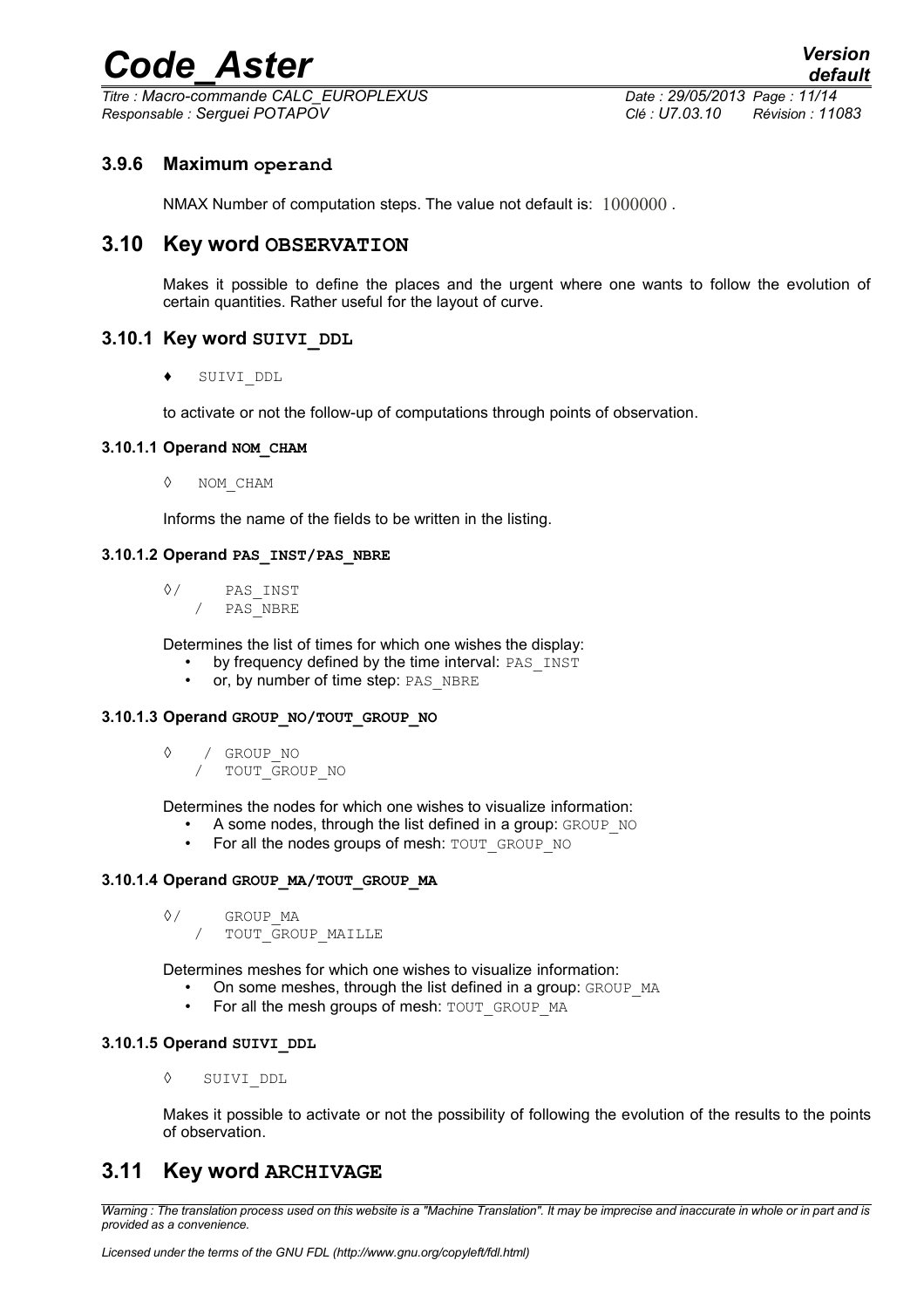*Titre : Macro-commande CALC\_EUROPLEXUS Date : 29/05/2013 Page : 12/14 Responsable : Serguei POTAPOV Clé : U7.03.10 Révision : 11083*

*default*

Makes it possible to define on the one hand the frequency of archivage of the results. Rather useful for layouts of isovaleurs or a poursuite of computation.

#### **3.11.1.1 Operand PAS\_INST/PAS\_NBRE**

```
◊/PAS_INST
   /PAS_NBRE
```
Determines the list of times for which one wishes the display:

- by frequency defined by the time interval: PAS\_INST
	- or, by number of time step: PAS\_NBRE

#### **3.11.2 Key word CONT\_GENER**

♦CONT\_GENER

If "OUI', the stresses are translated into generalized stresses, so "NON" in fact the rough stresses resulting from Europlexus are extracted from computations.

#### **3.12 Key word COURBE**

Makes it possible to define what will be stored in the array of the variables of archivage.

#### **3.12.1 Key word UNITE\_ALIT**

◊UNITE\_ALIT

Number of the logical unit in which Europlexus writes its results.

#### **3.12.2 Key word NOM\_CHAM/NOM\_CMP**

◊NOM\_CHAM ◊NOM\_CMP

refers to the fields and components which are extracted and filed in the array.

#### **3.12.3 Operand GROUP\_NO**

◊GROUP\_NO

Nodes where the results are taken.

#### **3.12.4 Operand GROUP\_MA (NUM\_GAUSS)**

◊GROUP\_MA ◊ NUM\_GAUSS

Gauss points and the mesh groups where the results are taken.

#### **3.12.5 Operand PAS\_INST\_COURBE/PAS\_NBRE\_COURBE**

♦/PAS\_INST\_COURBE /PAS\_NBRE\_COURBE

times of archivage are defined by PAS INST COURBE/PAS NBRE COURBE (even logical that PAS INST OF PAS NBRE under key word OBSERVATION. All the filed values divide the same list of time of archivage)

*Warning : The translation process used on this website is a "Machine Translation". It may be imprecise and inaccurate in whole or in part and is provided as a convenience.*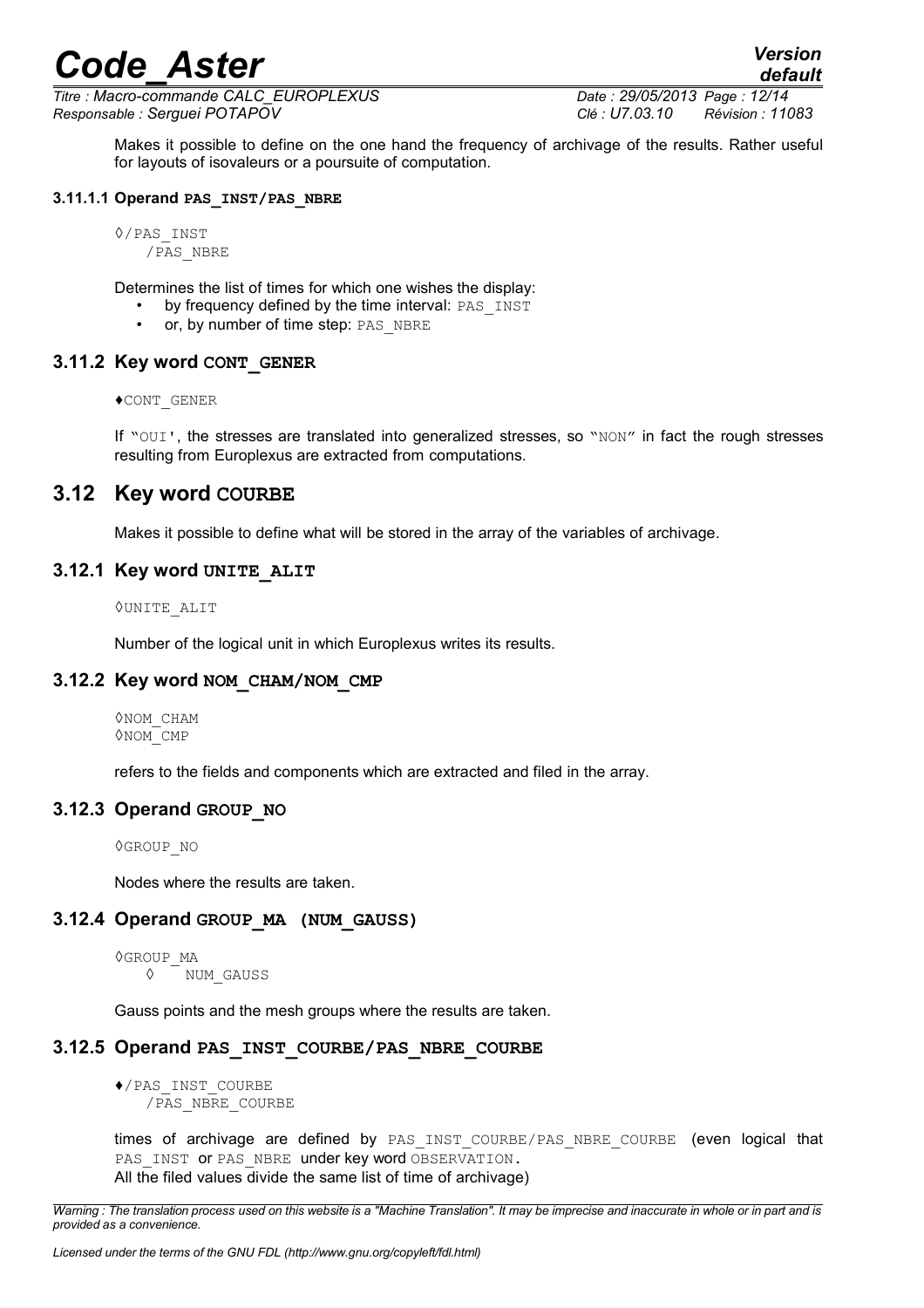*Titre : Macro-commande CALC\_EUROPLEXUS Date : 29/05/2013 Page : 13/14 Responsable : Serguei POTAPOV Clé : U7.03.10 Révision : 11083*

#### **3.12.6 Key word TABLE\_COURBE**

◊ TABLE\_COURBE

the array where the values are stored.

#### **3.13 Key word DOMAINES**

Defines under fields for the studies multi-fields.

#### **3.13.1 Key word GROUP\_MA**

◊ GROUP\_MA

For each under field it is necessary to have a group of mesh GROUP MA.

#### **3.13.2 Key word IDENTIFIANT**

◊ IDENTIFIANT

Each under field defines by its mesh group, must also have an identifier.

#### **3.13.3 Key word INTERFACES**

◊ INTERFACES

Defines the interfaces between under fields previously definite.

#### **3.13.3.1 Key word GROUPE\_MA\_1/GROUPE\_MA\_2**

- ◊ GROUPE\_MA\_1
- GROUPE<sup>MA</sup>2

These two mesh groups define edges of the two pennies fields in contact between them.

#### **3.13.3.2 Key word TOLE**

◊ TOLE

Specifies the tolerance used to pair the nodes of edges GROUP\_MA\_1 and GROUP\_MA\_2.

#### **3.13.3.3 Key word IDENT\_DOMAINE\_1/IDENT\_DOMAINE\_2**

```
◊ IDENT_DOMAINE_1
◊ IDENT_DOMAINE_2
```
These two keys refer to the respective identifiers of under fields, already specified.

#### **3.14 Key word INFO**

 $\Diamond$  INFO = 1, [DEFAULT] /2,

Makes it possible to control the level of message of the macro-command.

Note:

*Warning : The translation process used on this website is a "Machine Translation". It may be imprecise and inaccurate in whole or in part and is provided as a convenience.*